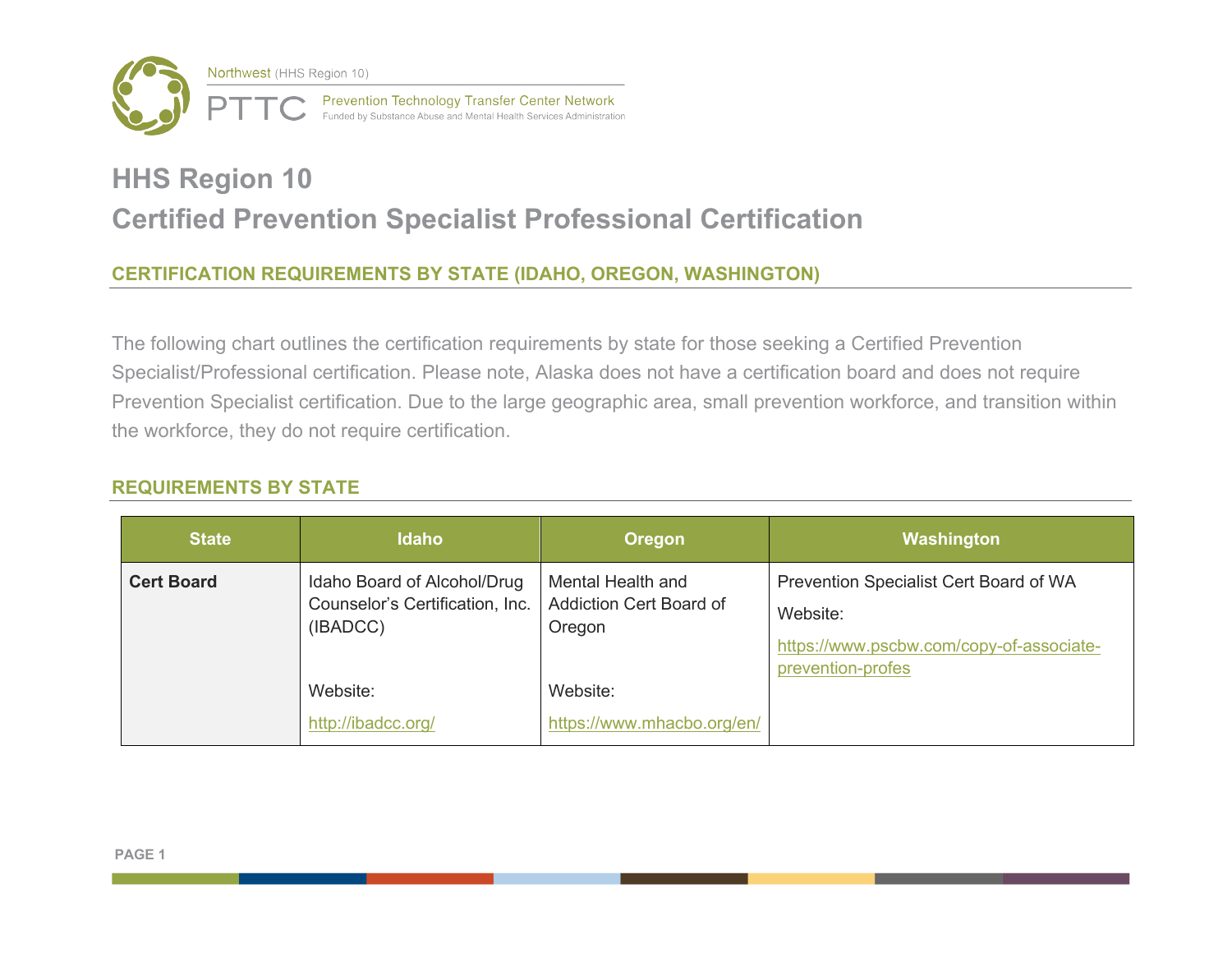| <b>State</b>                                | <b>Idaho</b>                                                                                                                                                                                                                                                                                                                                                                                                | <b>Oregon</b>                                                                                                                                                                                                                                                                                                                  | Washington                                                                                                                                                                                                                                                                                                                                                                                                                                                                                                                                                                            |
|---------------------------------------------|-------------------------------------------------------------------------------------------------------------------------------------------------------------------------------------------------------------------------------------------------------------------------------------------------------------------------------------------------------------------------------------------------------------|--------------------------------------------------------------------------------------------------------------------------------------------------------------------------------------------------------------------------------------------------------------------------------------------------------------------------------|---------------------------------------------------------------------------------------------------------------------------------------------------------------------------------------------------------------------------------------------------------------------------------------------------------------------------------------------------------------------------------------------------------------------------------------------------------------------------------------------------------------------------------------------------------------------------------------|
| <b>Contact Person</b>                       | <b>Chris Daniel</b><br><b>Executive Director</b><br>cdaniel@ibadcc.org                                                                                                                                                                                                                                                                                                                                      | <b>Board President: Mark</b><br>Davis, CADCII, QMHA<br><b>Executive Co-Director:</b><br>Michael Razavi, MPH,<br>PRC, CADCI, CPS                                                                                                                                                                                                | Board Co-President: Gunthild Sondhi<br>gsondhi@theofficenet.com<br>Board Co-President: Pam Tindall<br>pamtindall@gmail.com                                                                                                                                                                                                                                                                                                                                                                                                                                                            |
| <b>Degree(s) Required</b>                   | H.S. Diploma                                                                                                                                                                                                                                                                                                                                                                                                | H.S. Diploma                                                                                                                                                                                                                                                                                                                   | H.S. Diploma                                                                                                                                                                                                                                                                                                                                                                                                                                                                                                                                                                          |
| <b>Prevention</b><br><b>Education Hours</b> | • Minimum of 120 hours of<br>education specific to the<br>domains (must include the<br>following):<br>• Documentation of 50 hours<br>specific to tobacco and/or<br>other drugs training.<br>• Documentation of<br>education in each of the<br>seven domains to include<br>a minimum ten (10) hours<br>in each of the ICRC<br>six Performance Domains.<br>• The domains include:<br>Planning and Evaluation, | • Minimum of 150 hours of<br>education. Education<br>hours must include the<br>topical areas of:<br>• ATOD Pharmacology<br>• ATOD Prevention<br><b>Education Curriculum</b><br>trainings or Training of<br>Trainers (TOT)<br>• Substance Abuse<br><b>Prevention Specialist</b><br>Training (SAPST)<br>• Community Mobilization | • Minimum of 120 hours of prevention<br>specific education/training. 50% of the<br>required 120 education hours (60 hours)<br>must be earned within the last ten years,<br>with 40 of those 60 hours earned within the<br>last two years.<br>• 24 hours of Drug Education (e.g.,<br>pharmacology, classification of drugs,<br>potential for abuse/addiction, effects of<br>drugs on the brain/body, current drug<br>trends, addiction theory, signs and<br>symptoms of addiction, addiction and the<br>family, etc.)<br>• 6 hours of Prevention-specific Ethics<br>training/education |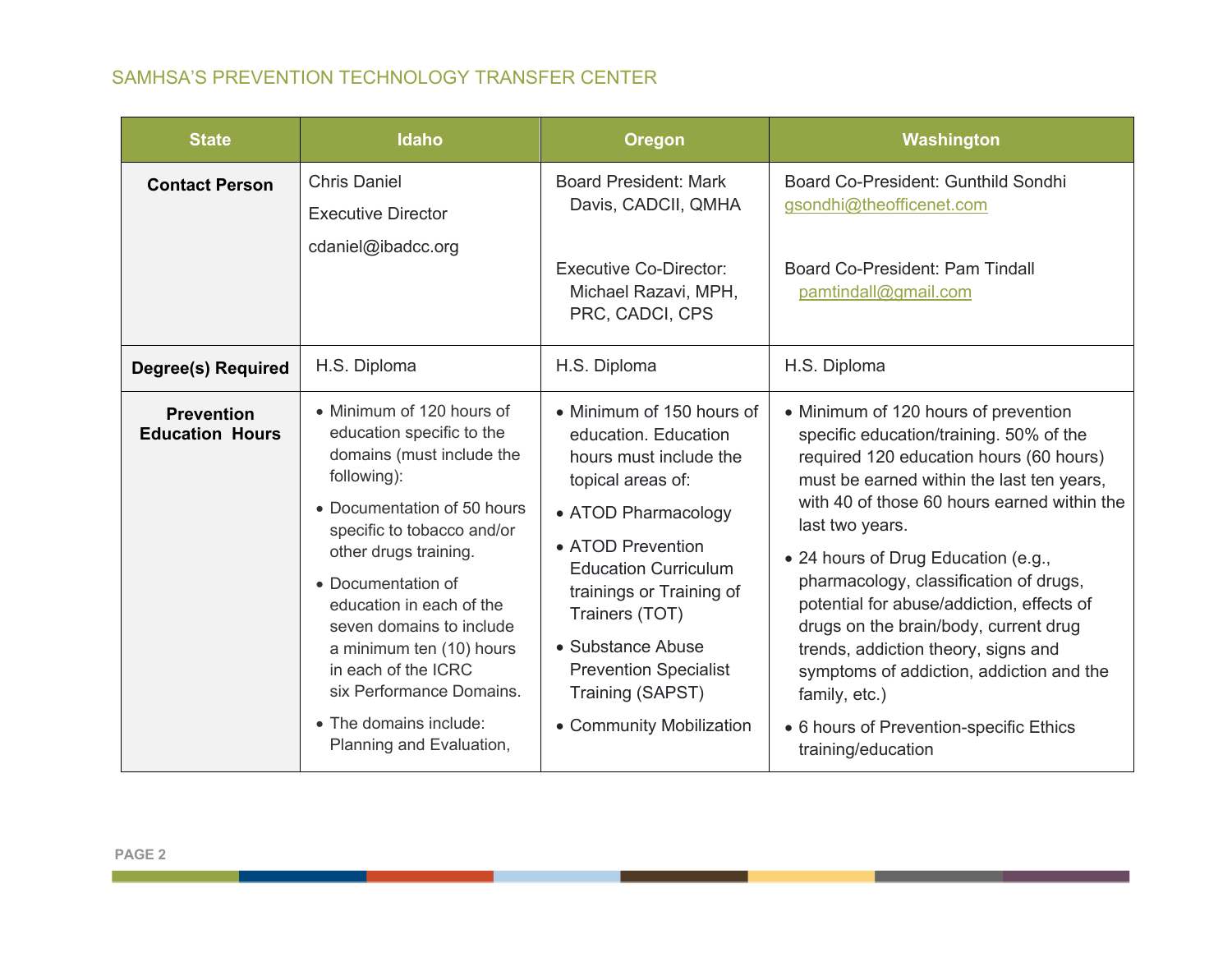| SAMHSA'S PREVENTION TECHNOLOGY TRANSFER CENTER |  |  |  |  |  |
|------------------------------------------------|--|--|--|--|--|
|------------------------------------------------|--|--|--|--|--|

| <b>State</b>          | <b>Idaho</b>                                                                                                                                                                                                                                                 | <b>Oregon</b>                                                                                                                                                              | Washington                                                                                                                                                                                                                                                                                                                                                                                                                                                                                                                                                                                                                                                                                                                                                                                                                                    |
|-----------------------|--------------------------------------------------------------------------------------------------------------------------------------------------------------------------------------------------------------------------------------------------------------|----------------------------------------------------------------------------------------------------------------------------------------------------------------------------|-----------------------------------------------------------------------------------------------------------------------------------------------------------------------------------------------------------------------------------------------------------------------------------------------------------------------------------------------------------------------------------------------------------------------------------------------------------------------------------------------------------------------------------------------------------------------------------------------------------------------------------------------------------------------------------------------------------------------------------------------------------------------------------------------------------------------------------------------|
|                       | <b>Prevention Education and</b><br>Service Delivery,<br>Communication,<br>Community Organization,<br>Public Policy and<br>Environmental Change,<br>and Professional Growth<br>and Responsibility.<br>• Documentation of six (6)<br>hours of ethics training. | • General prevention<br>topics<br>• Cultural Competence/<br>Humility<br>• Facilitation/presentation<br>skills training<br>• Prevention ethics<br>including confidentiality | • 45 hours of ATOD Prevention Education<br>(e.g., training in evidence-based<br>prevention strategies and programs,<br>prevention curriculum training, planning<br>and evaluation of prevention interventions,<br>substance abuse in older adults.<br>substance abuse in veterans, coordinating<br>and/or implementing prevention activities,<br>social marketing, community organizing,<br>coalition development, environmental<br>prevention strategies, etc. if specific to<br>ATOD prevention)<br>• 45 hours of General Prevention Education<br>(e.g., cultural competency, behavioral<br>health promotion, suicide prevention,<br>HIV/AIDS prevention, community<br>mobilization, media messages, social<br>marketing, public policy, communication,<br>professional growth and responsibility, etc.<br>not specific to ATOD prevention) |
| <b>Work Experienc</b> | • Verification of at least 2000<br>hours of documented<br>Alcohol, Tobacco and other                                                                                                                                                                         | • Verification of 2,000<br><b>Supervised Experience</b>                                                                                                                    | • Verification of at least 2,000 hours<br>(approximately 1 year full time) prevention<br>related experience. A minimum of 50% of<br>these hours must be alcohol, tobacco and                                                                                                                                                                                                                                                                                                                                                                                                                                                                                                                                                                                                                                                                  |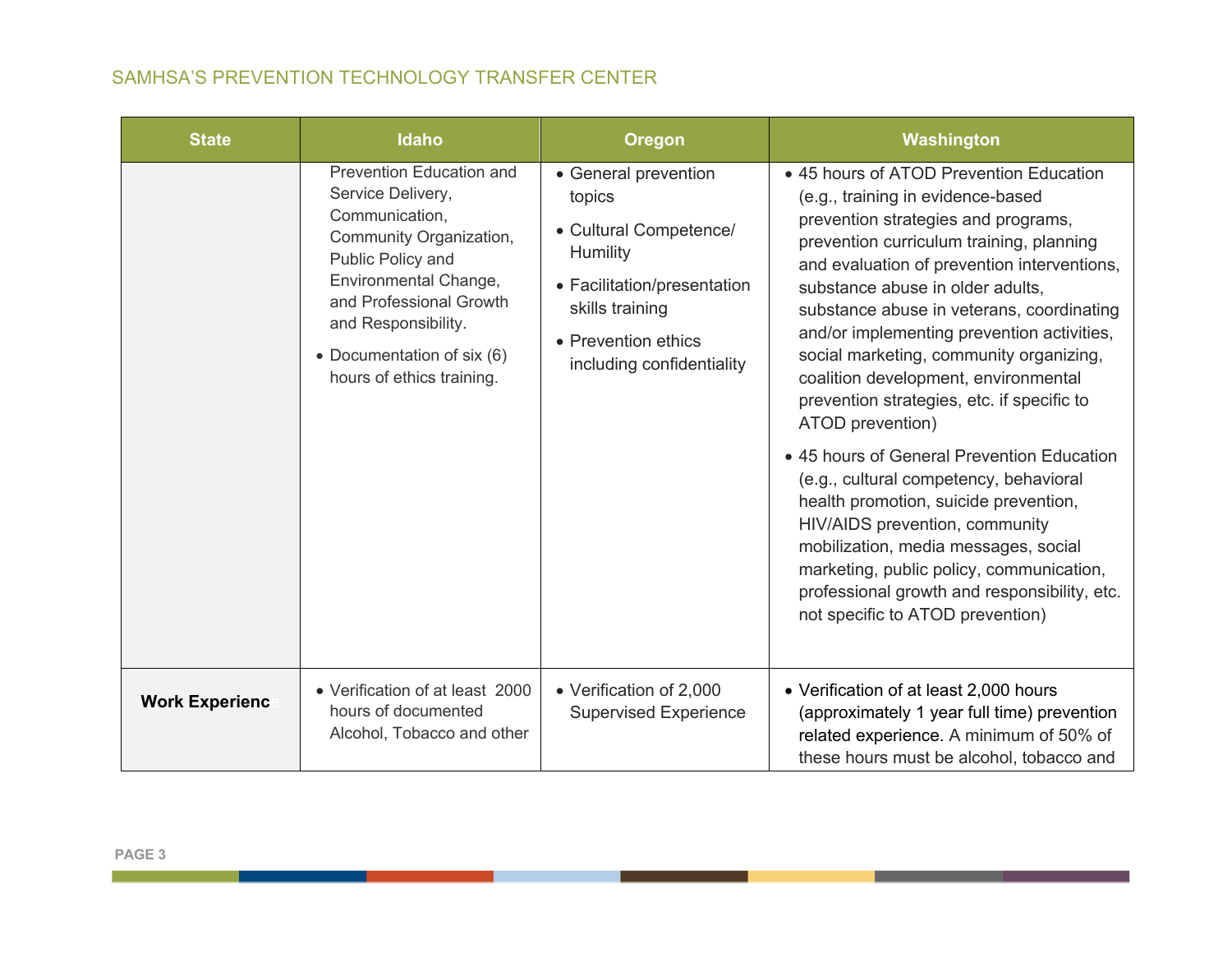| <b>State</b> | <b>Idaho</b>                                                                                                                                                                                                                                                                                                                                                                                                                                                                                                                                                                                                                                                     | <b>Oregon</b>                                                                                                                                                        | Washington                                                                                                                                                                                                                                                                                                                                                                                                                                                                                                                                                                                                                                                                                                                                                                                                                                                                                                                                                                                           |
|--------------|------------------------------------------------------------------------------------------------------------------------------------------------------------------------------------------------------------------------------------------------------------------------------------------------------------------------------------------------------------------------------------------------------------------------------------------------------------------------------------------------------------------------------------------------------------------------------------------------------------------------------------------------------------------|----------------------------------------------------------------------------------------------------------------------------------------------------------------------|------------------------------------------------------------------------------------------------------------------------------------------------------------------------------------------------------------------------------------------------------------------------------------------------------------------------------------------------------------------------------------------------------------------------------------------------------------------------------------------------------------------------------------------------------------------------------------------------------------------------------------------------------------------------------------------------------------------------------------------------------------------------------------------------------------------------------------------------------------------------------------------------------------------------------------------------------------------------------------------------------|
|              | drug prevention work<br>experience.<br>• One hundred twenty (120)<br>of the 2000 hours must be<br>supervised by a Certified<br><b>Prevention Specialist or</b><br>someone who meets the<br>minimum standards of a<br>prevention specialist<br>• Individuals must have a<br>minimum of ten (10) hours<br>in each of the six<br><b>Performance Domains</b><br>• Documentation must be<br>completed for each agency<br>where supervision<br>occurred.<br>• A supervisor shall be<br>interpreted to mean, a<br>person who is<br>knowledgeable of alcohol<br>or drug use prevention and<br>treatment and has the<br>ability to judge the<br>capability and competence | Hours in the Prevention<br>Domains (ICRC/AODA)<br>• 120 Hours of<br><b>Experiential Learning</b><br>and Evaluation by a<br><b>Qualified Prevention</b><br>Supervisor | other drug prevention-specific experience.<br>The balance may be other types of general<br>behavioral health prevention, such as<br>suicide prevention, HIV prevention and<br>bullying prevention.<br>• Supervision: Of those 2000 hours, a<br>minimum of 120-hours of supervised<br>experience must be in the six (6)<br>Prevention Domains (minimum of 10 hours<br>in each).<br>• Prevention experience is defined as paid<br>or volunteer experience working in primary<br>prevention.<br>• Primary prevention is defined as<br>interventions that occur prior to the onset<br>of a disorder and are intended to prevent<br>or reduce risk for the disorder. <sup>i</sup> Broad<br>prevention experience across a variety of<br>issues is preferred to single-issue<br>experience. Prevention experience can be<br>distributed between individual, family,<br>school and community foci, among<br>behavioral health promotion and universal,<br>selective and indicated prevention<br>categories. |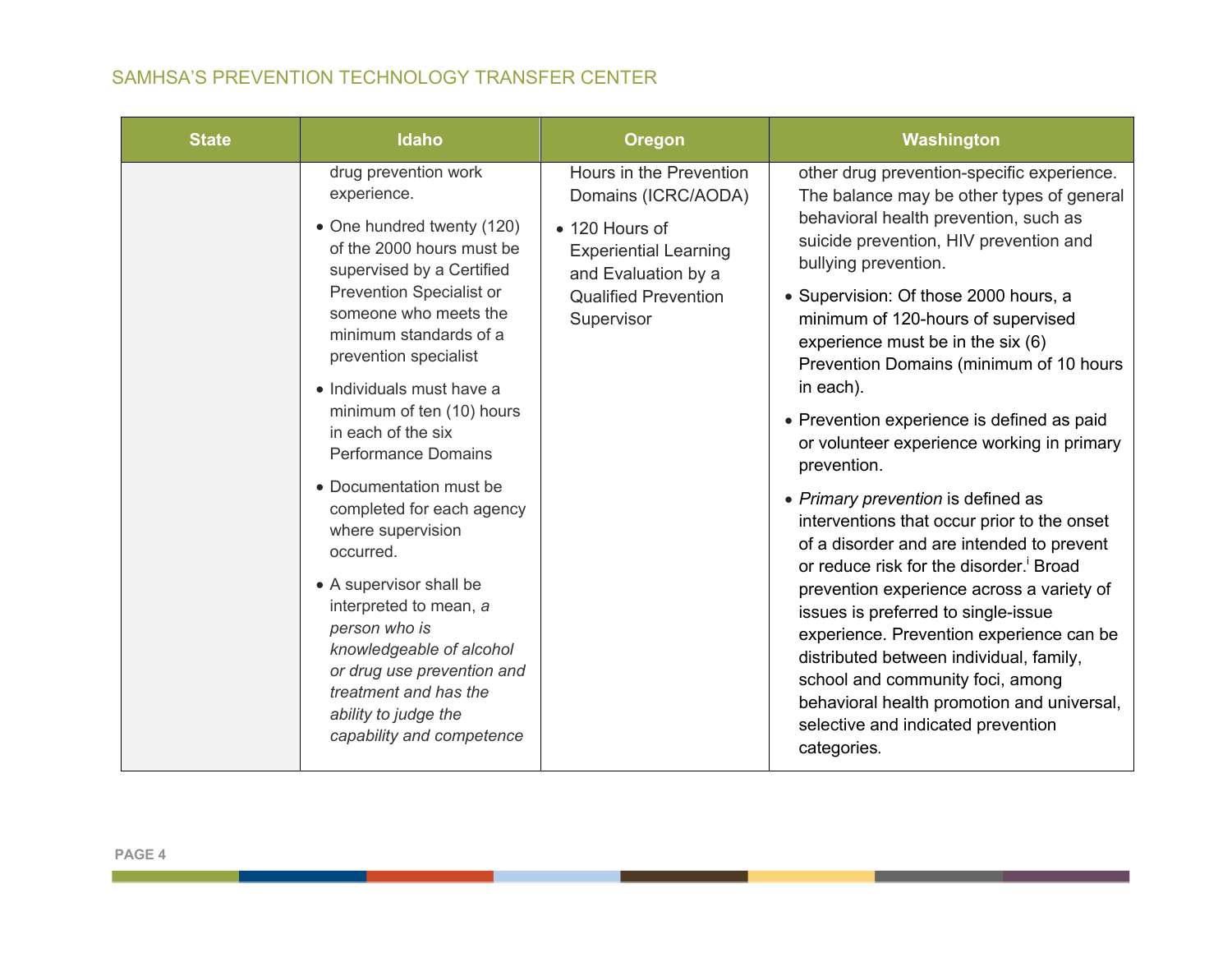| <b>State</b> | <b>Idaho</b>                                                                                                                                                                                                                                                                                                                                                                                                     | <b>Oregon</b> | Washington |
|--------------|------------------------------------------------------------------------------------------------------------------------------------------------------------------------------------------------------------------------------------------------------------------------------------------------------------------------------------------------------------------------------------------------------------------|---------------|------------|
|              | of a prevention professional                                                                                                                                                                                                                                                                                                                                                                                     |               |            |
|              | • Prevention is defined as a<br>proactive, science-based<br>process that focuses on<br>increasing "protective<br>factors" and decreasing<br>"risk factors" predictive of<br>alcohol and substance use<br>in individuals, families, and<br>communities.                                                                                                                                                           |               |            |
|              | • The framework that guides<br>this approach requires<br>partnerships at the<br>community level to use<br>science-based tools that<br>mobilize and engage<br>community members;<br>establish a shared vision<br>and collaborative planning<br>process; determine<br>priorities based on<br>assessed community<br>needs; define clear and<br>measureable outcomes;<br>select programs and<br>strategies that have |               |            |